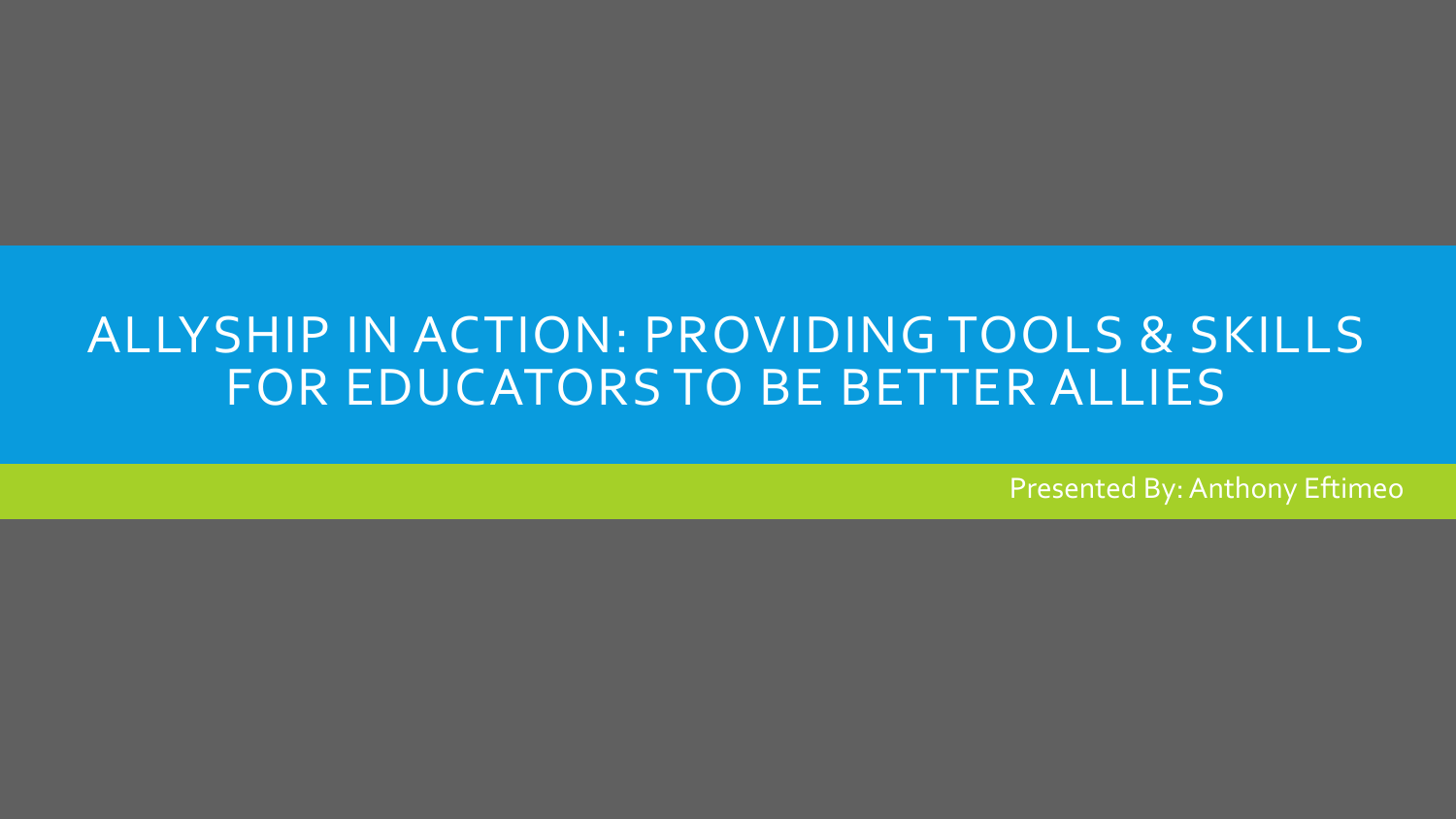### WHAT IS AN ALLY?

Ally: "Recognizing oppression broadly and standing in solidarity with anyone who experiences oppression—whether or not the ally also belongs to a targeted group."

-Teaching Tolerance (Southern Poverty Law Center)

Teacher Ally: "Someone who has a strong sense of their own identity, as well as the ways in which their own identities are either privileged or oppressed."

-Ali Michael of the University of Pennsylvania's Center for the Study of Race and Equity in Education

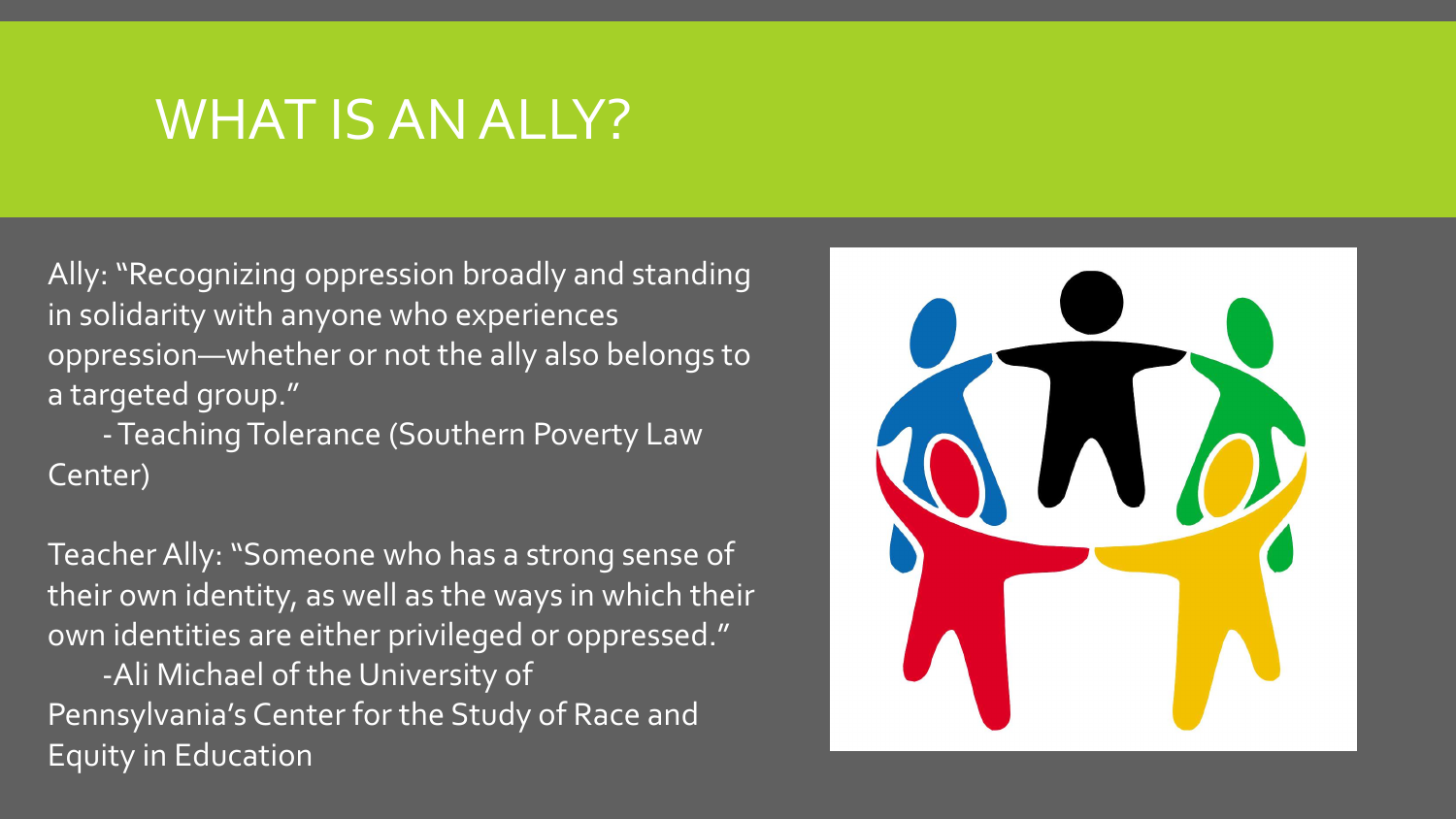# WHAT DOES BEING AN ALLY MEAN TO YOU?

- Your idea might be different than your fellow colleagues.
- It might be different than what your students think an ally is.
- What experience do you feel is needed to be an ally?

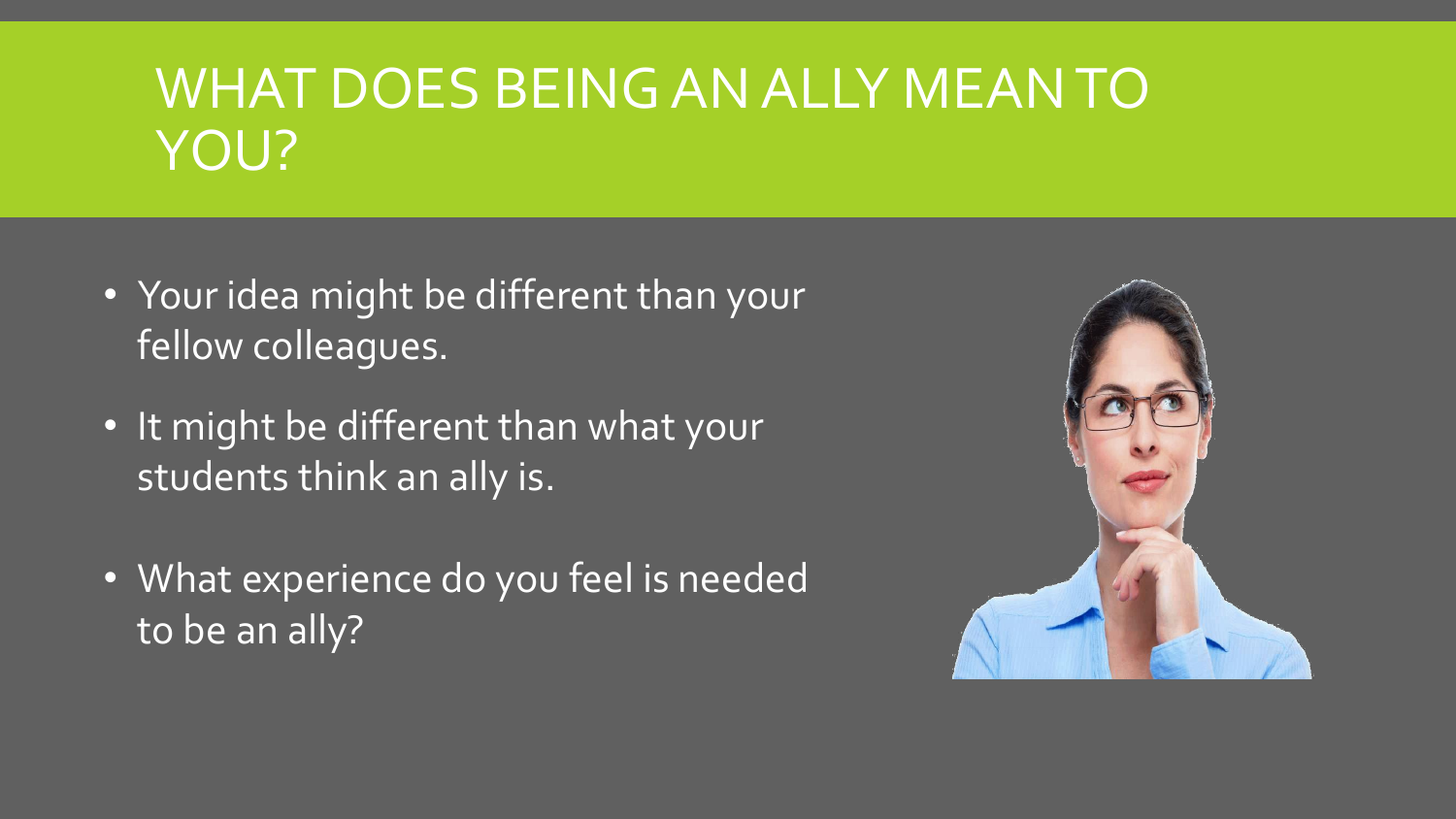### COMMON CONCERNS



- I'm going to say the wrong thing and make the situation worse.
- I'm going to be called the P.C. Police.
- I'm coddling students and not letting them experience real life situations.
- I can't take time away from the rest of my students to help one or a few students.
- Administration might not offer me the support I need.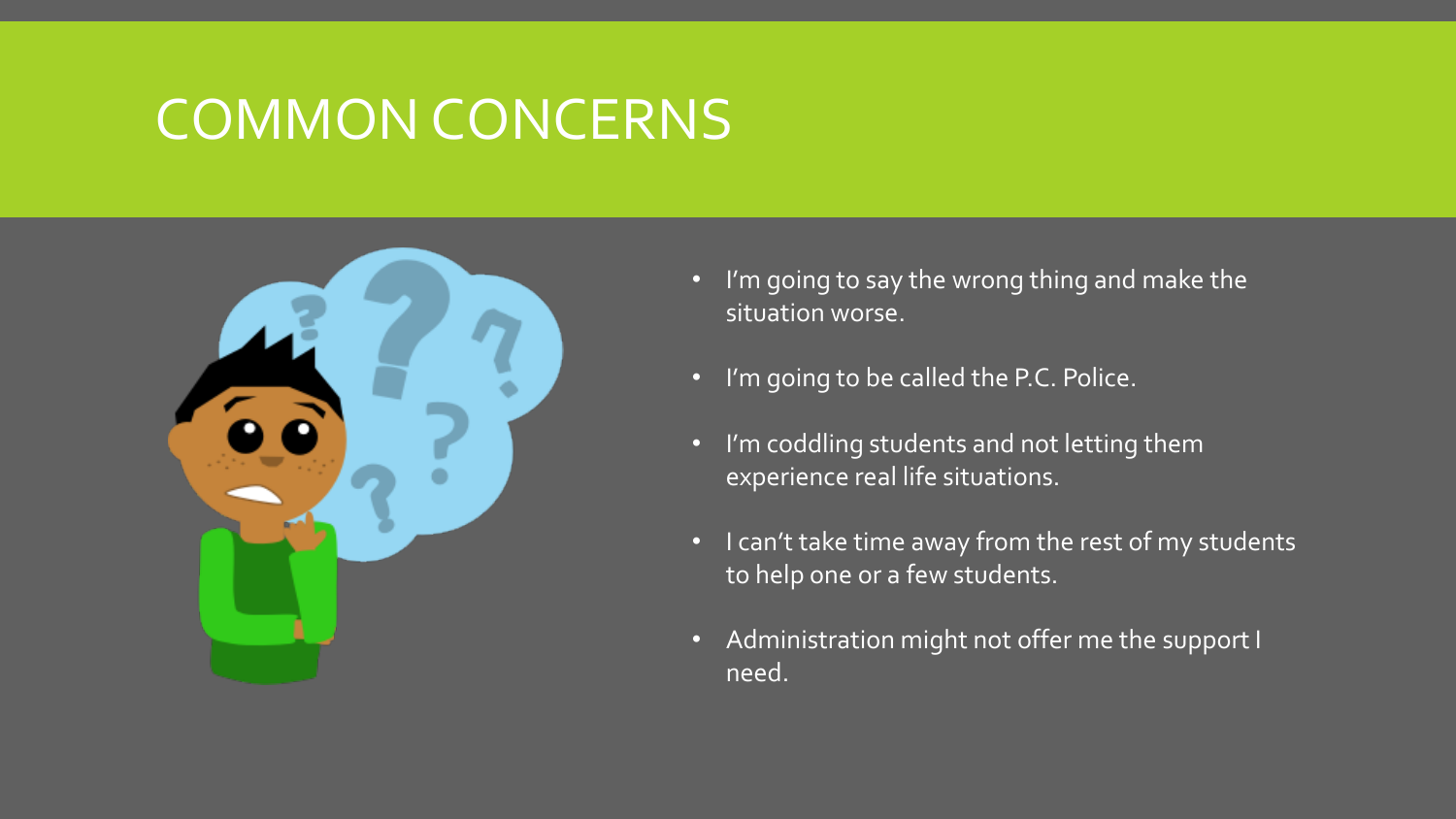### THINGS AN ALLY SHOULD DO

- Do listen and ask how you can help.
- Do accept criticism thoughtfully.
- Do speak up when you hear biased language.
- Do acknowledge intersectionality.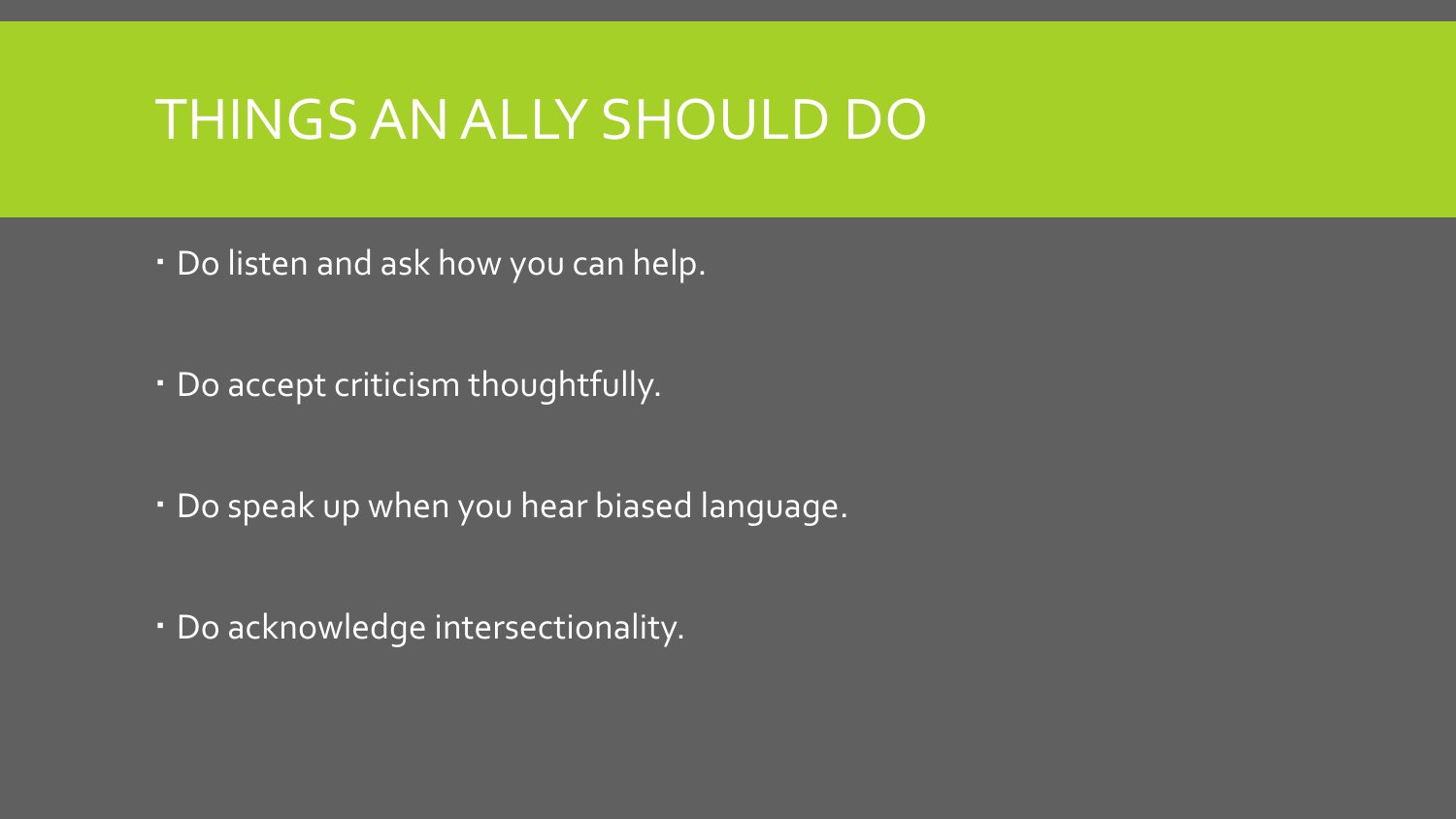### THINGS AN ALLY SHOULDN'T DO

- Don't expect another person to educate you about their identity.
- Do not participate in the Oppression Olympics.
- Don't ignore a situation when an incident occurs.
- Don't allow yourself to become immobilized by fear or uncertainty.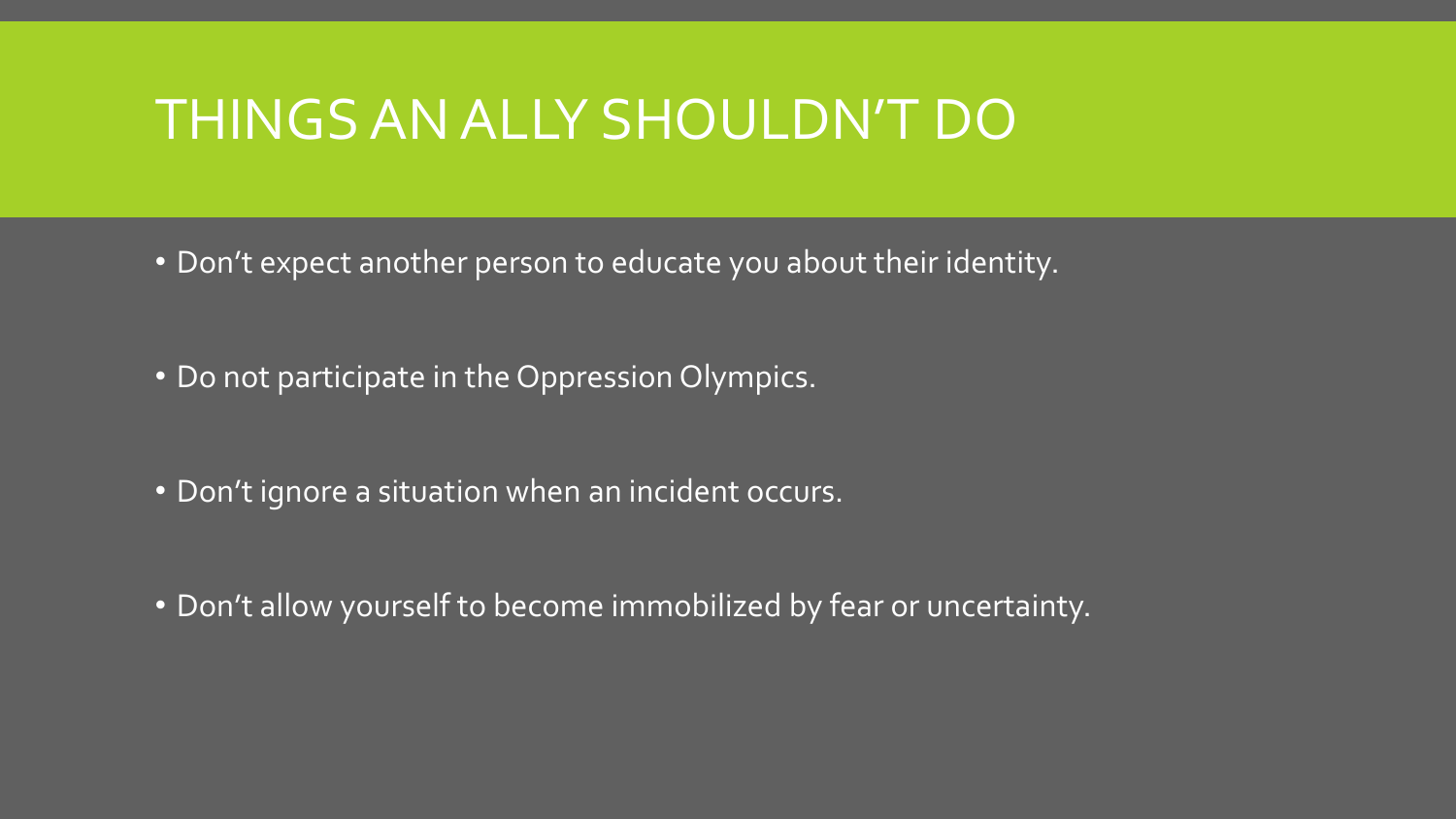### TOOLS FOR TOOLKIT

|                                                                  | Less Time/Public Space<br>(Between Periods, at dismissal)                                                                              | More Time/ Private Space<br>(During Class, after school<br>activities)                                                                                                                                                          |
|------------------------------------------------------------------|----------------------------------------------------------------------------------------------------------------------------------------|---------------------------------------------------------------------------------------------------------------------------------------------------------------------------------------------------------------------------------|
| <b>Structured Setting</b><br>(Classroom, Library, Etc.)          | That is unacceptable in this room.<br>$\bullet$ .<br>You know the class ground rules.<br>$\bullet$<br>Leave them alone.<br>$\bullet$ . | What did you mean by what you<br>$\bullet$<br>said?<br>That was a stereotype and those can<br>$\bullet$<br>hurt people's feelings.<br>You may have not meant to be<br>$\bullet$<br>hurtful, but here's how your<br>comment hurt |
| <b>Unstructured Setting</b><br>(Hallway, Locker Room, Cafeteria) | Cut it out! That language is not<br>acceptable.<br>That's out of line.<br>Stop it right now.                                           | That was really mean. Why did you<br>say that?<br>Do you understand why that was so<br>hurtful?                                                                                                                                 |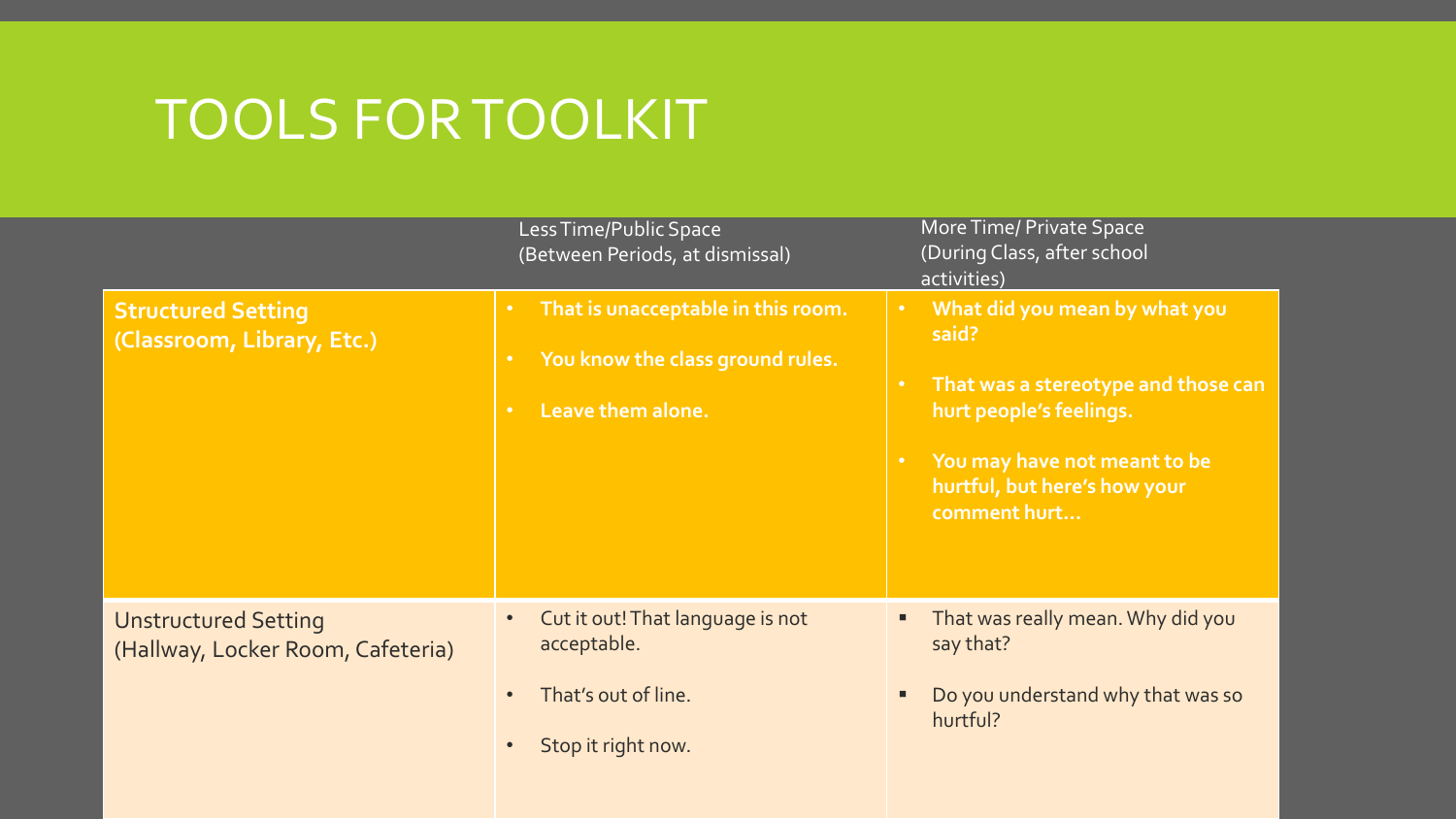### WHAT CAN I DO?

- Mindful of the language that I use.
- Educate myself on different issues and identities.
- Utilize diverse lesson plans that incorporate different identities and perspectives.
- Provide opportunities for students to feel empowered to make a change and feel valued and appreciated at you school.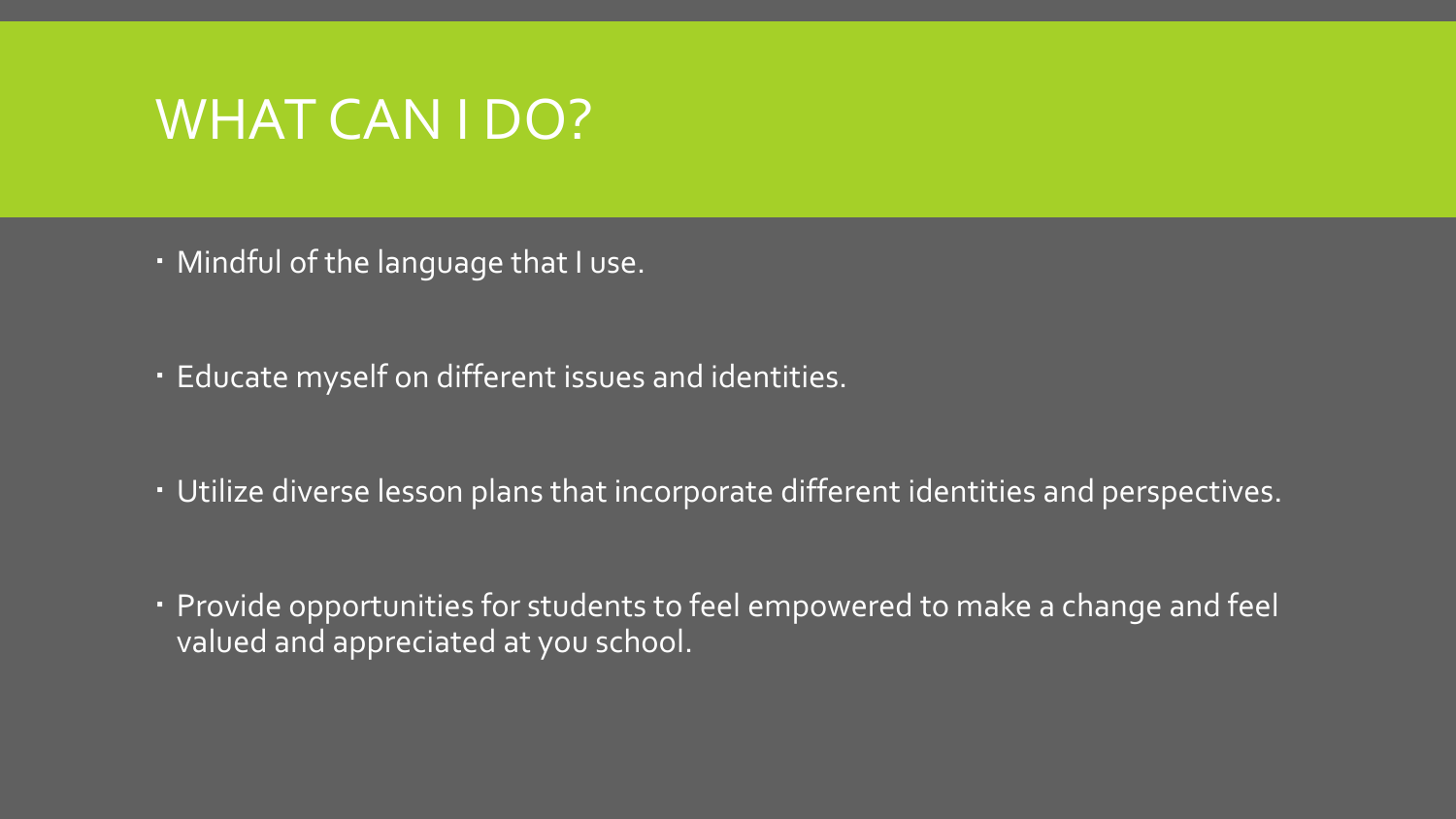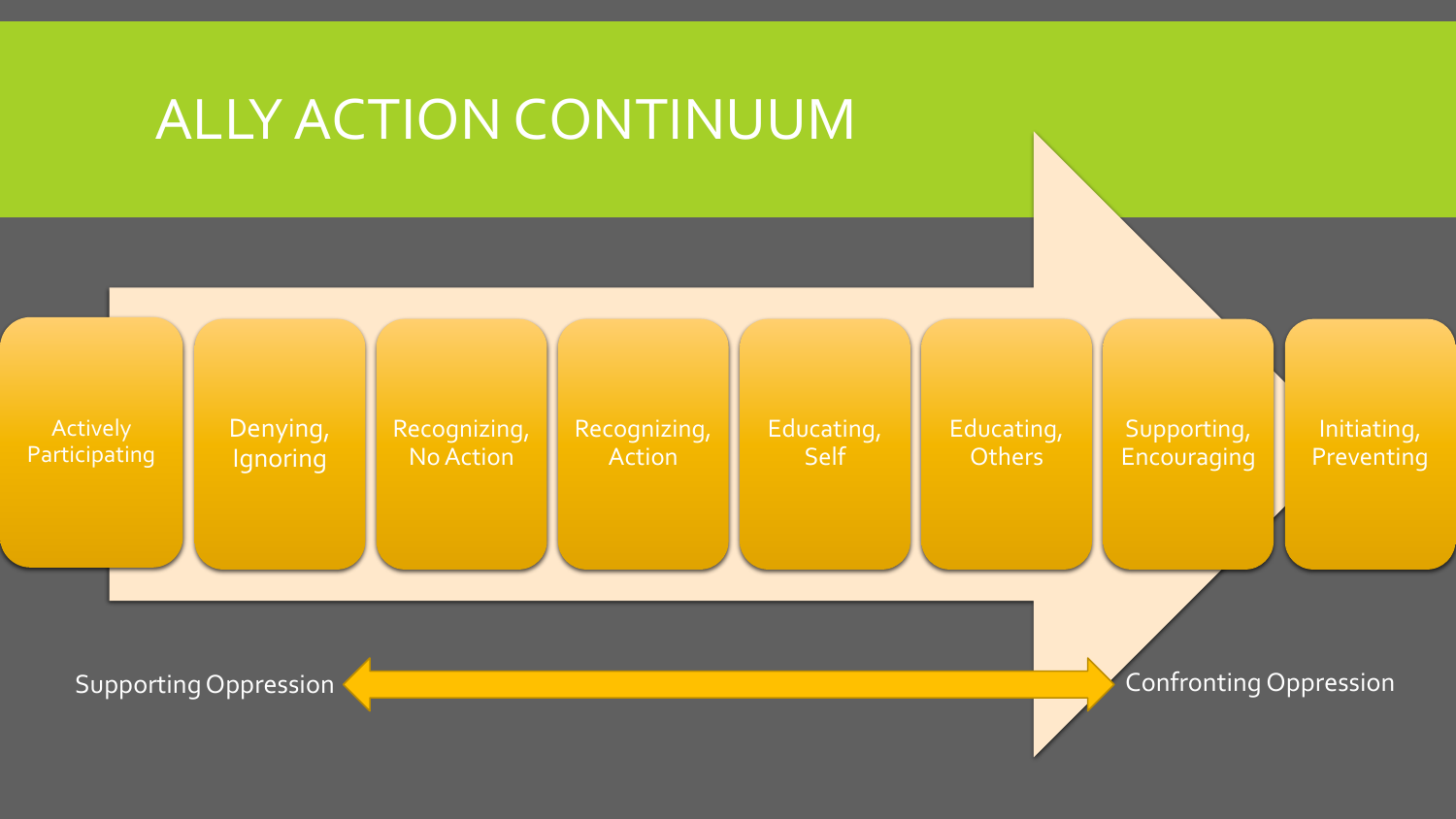### THINGS TO CONSIDER

- Being an ally is an action and not simply a label.
- · Intent VS. Impact
- You are going to make mistakes.
- Being an ally takes commitment.
- Challenge the idea and not the individual.
- Change is a process and not everyone is going to be at the same stage.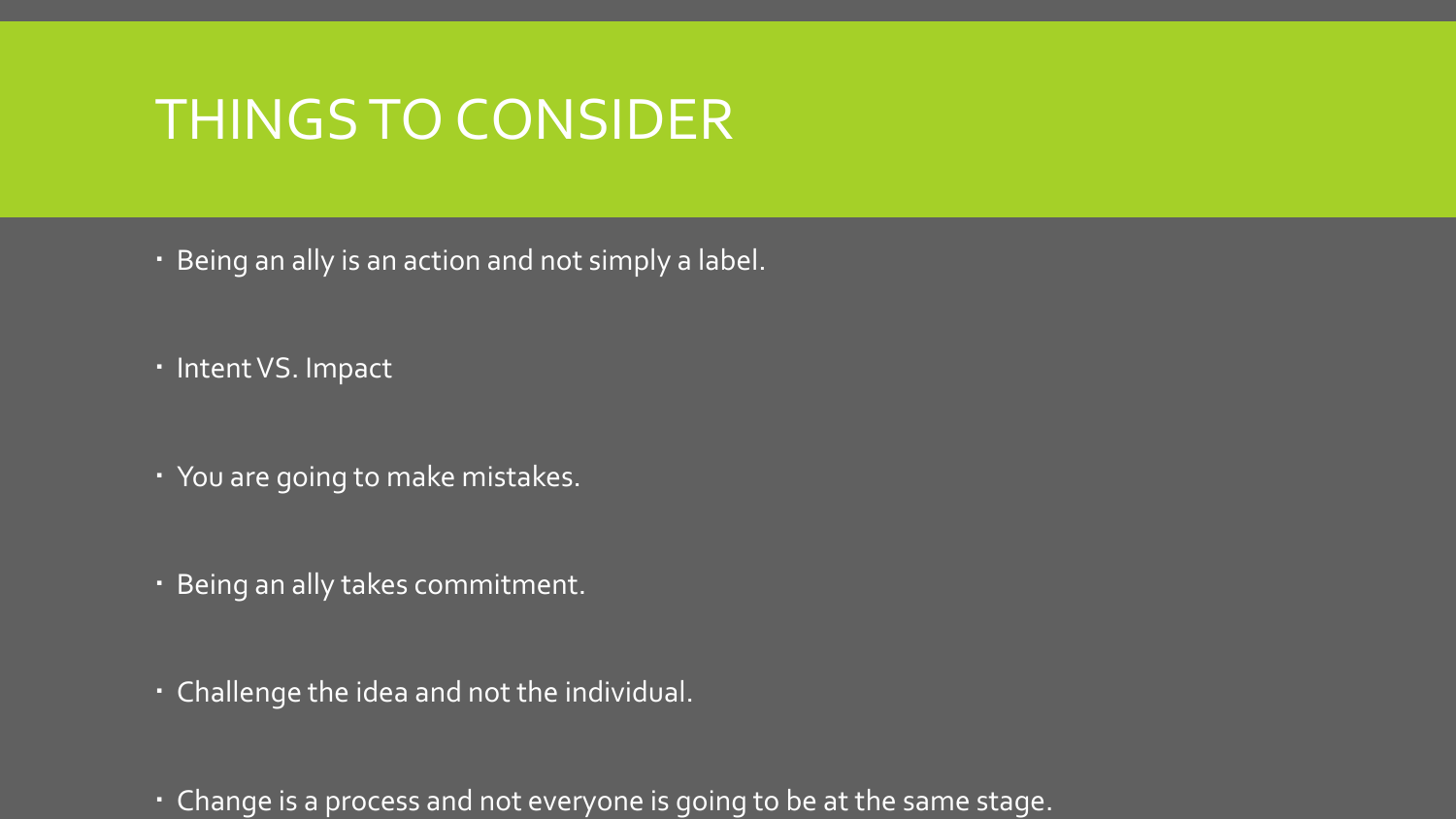#### RESOURCES

GLSEN ( Gay, Lesbian, Straight Education Network)

[www.glsen.org](http://www.glsen.org/)

Anti- Defamation League ( A WORLD OF DIFFERENCE INSTITUTE)

- [www.adl.org/education](http://www.adl.org/education)
- [https://www.adl.org/education-and-resources/resources-for-educators-parents](https://www.adl.org/education-and-resources/resources-for-educators-parents-families/lesson-plans)families/lesson-plans